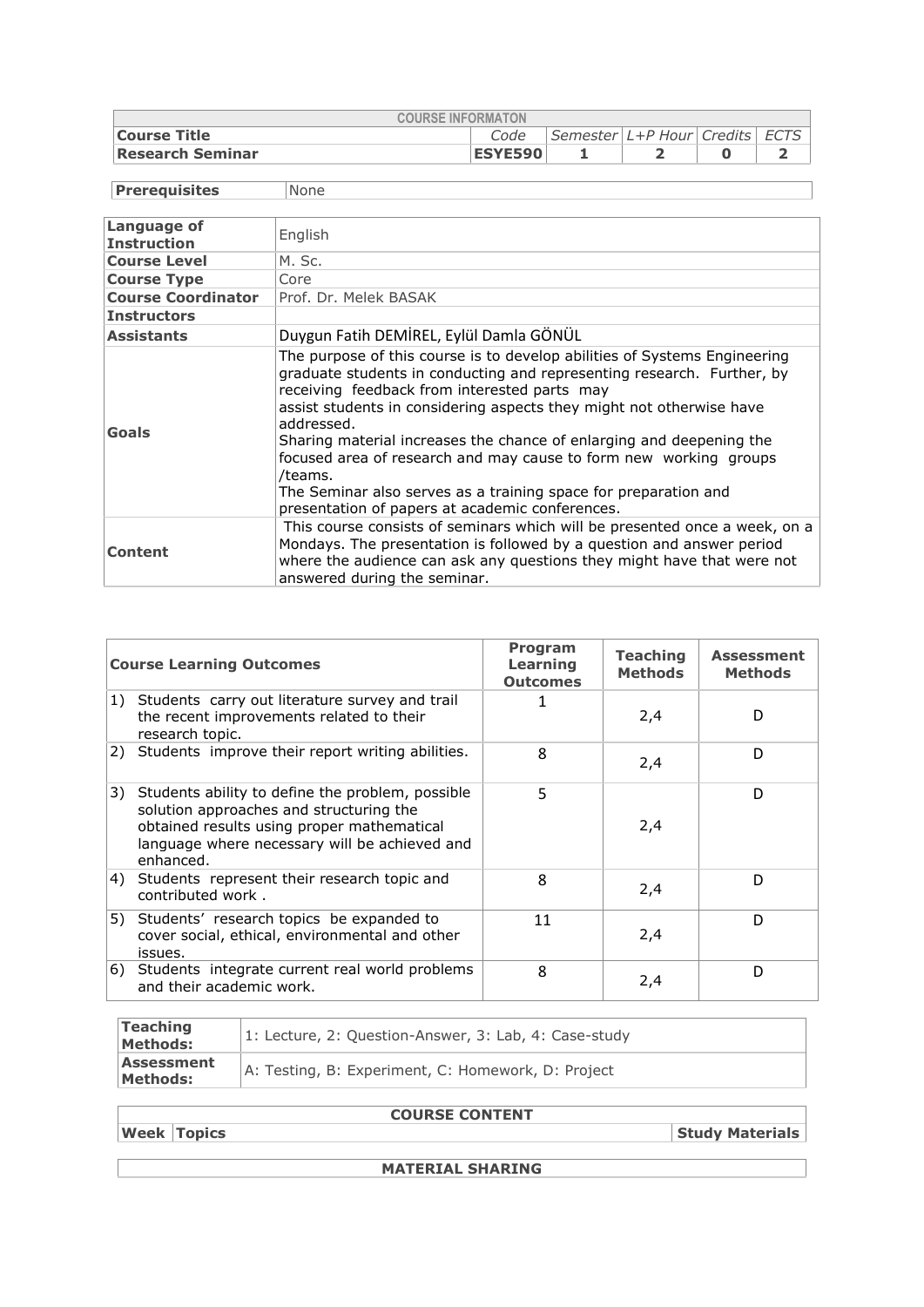| <b>Documents</b> |  |
|------------------|--|
| Assignments      |  |
| <b>Exams</b>     |  |

| <b>ASSESSMENT</b>                        |  |      |  |  |  |
|------------------------------------------|--|------|--|--|--|
| <b>IN-TERM STUDIES NUMBER PERCENTAGE</b> |  |      |  |  |  |
| Advisor meetings                         |  | ו 20 |  |  |  |
| Presentation                             |  | 801  |  |  |  |
| Attendence (at least 11 weeks)           |  |      |  |  |  |
| <b>Total</b>                             |  | 100  |  |  |  |

**COURSE CATEGORY** Expertise/Field Courses

|                | <b>COURSE'S CONTRIBUTION TO PROGRAM</b>                                                                                                                                                                                 |    |   |              |   |    |
|----------------|-------------------------------------------------------------------------------------------------------------------------------------------------------------------------------------------------------------------------|----|---|--------------|---|----|
|                | No Program Learning Outcomes                                                                                                                                                                                            |    |   | Contribution |   |    |
|                |                                                                                                                                                                                                                         | 1. | 2 | 3            | 4 | 5. |
| 1              | Ability to reach knowledge in breadth and depth through scientific<br>research in Systems Engineering field; to have extensive knowledge<br>about current techniques and procedures together with their<br>constraints. |    |   |              |   | X  |
| $\overline{2}$ | Ability to complement and apply knowledge by scientific methods<br>utilizing limited or missing data; to use knowledge in different<br>disciplines effectively by blending them.                                        |    |   |              |   |    |
| 3              | Ability to formulate Systems Engineering problems; to develop novel<br>and original ideas and procedures for their solutions and to use<br>innovative procedures in solutions.                                          |    |   |              |   |    |
| 4              | developing<br>applications<br>οf<br>and<br>Awareness<br>new<br>in<br><b>Systems</b><br>Engineering; ability to investigate and learn these applications when<br>required.                                               |    |   |              |   |    |
| 5              | Ability to design and apply analytical, and modeling and experimental<br>based research; to solve and interpret complex situations encountered<br>in this process.                                                      |    |   |              |   | X  |
| 6              | Ability to lead multi-disciplinary teams; to develop solution approaches<br>in complicated situations and to take responsibility.                                                                                       |    |   |              |   | X  |
| 7              | Ability to develop novel and/or original ideas and methods; to develop<br>innovative solutions for the design of systems, parts or the processes.                                                                       |    |   |              |   |    |
| 8              | Ability to communicate orally or in writing the process and the results<br>of Systems Engineering studies systematically and openly in national<br>or international platforms.                                          |    |   |              |   | X  |
| 9              | Ability to master a foreign language (English) at the European<br>Language Portfolio B2 General Level to communicate orally or in<br>writing.                                                                           |    |   |              |   |    |
| 10             | Ability to recognize social, scientific and ethical values in the process of                                                                                                                                            |    |   |              |   |    |